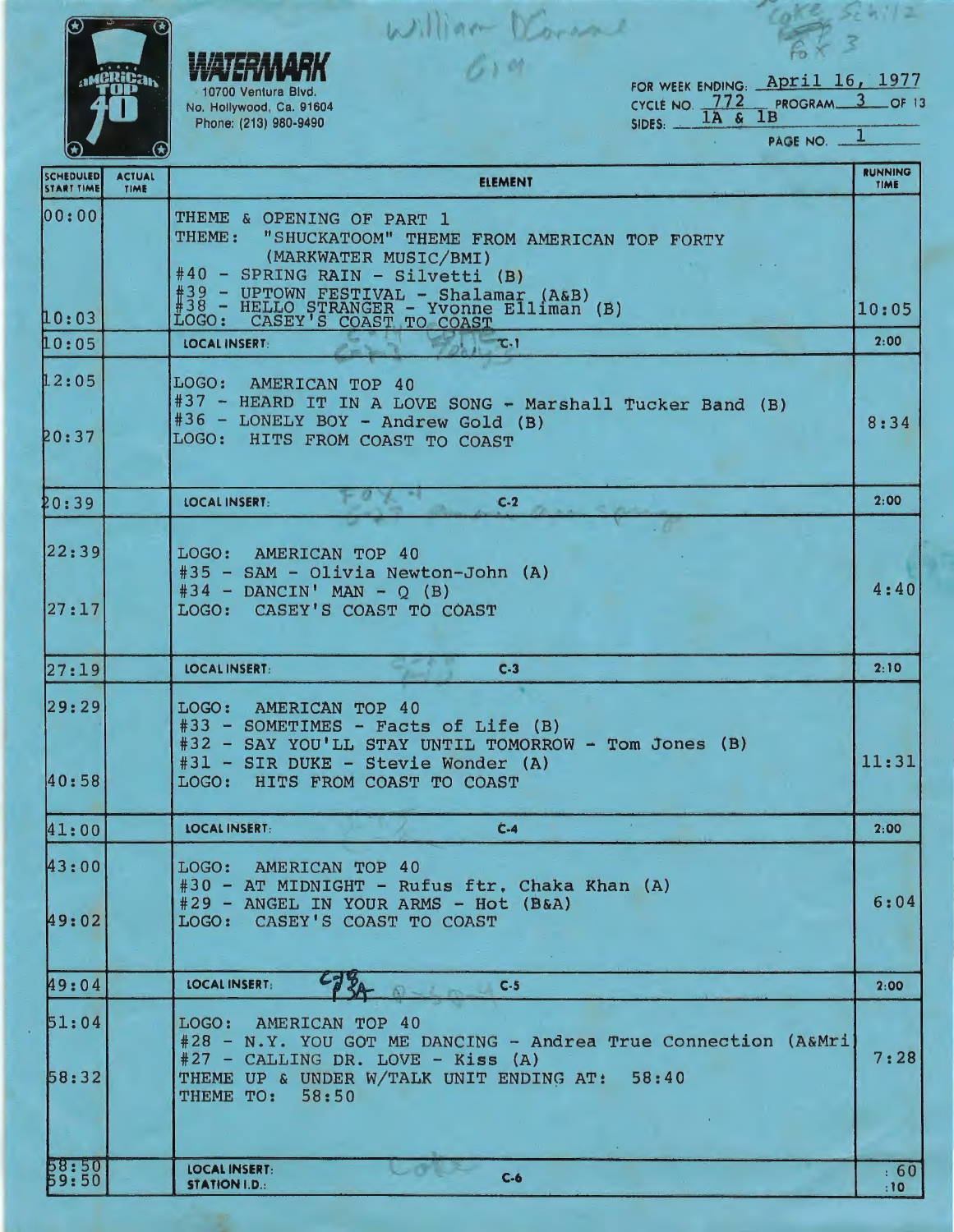|                                       |                       | FOR WEEK ENDING: April 16, 1977<br>10700 Ventura Blvd.<br>CYCLE NO. 772 PROGRAM 3 OF 13<br>No. Hollywood, Ca. 91604<br>2A & 2B<br>Phone: (213) 980-9490<br>SIDES:<br>PAGE NO. .                                                          | $\overline{2}$         |
|---------------------------------------|-----------------------|------------------------------------------------------------------------------------------------------------------------------------------------------------------------------------------------------------------------------------------|------------------------|
| <b>SCHEDULED</b><br><b>START TIME</b> | <b>ACTUAL</b><br>TIME | <b>ELEMENT</b>                                                                                                                                                                                                                           | <b>RUNNING</b><br>TIME |
| 00:00<br>6:05                         |                       | THEME & OPENING OF PART 11<br>#26 - FLY LIKE AN EAGLE - Steve Miller Band (A)<br>$#25$ - FREE - Deniece Williams (B)<br>LOGO: CASEY'S COAST TO COAST                                                                                     | 6:07                   |
| 6:07                                  |                       | <b>LOCAL INSERT:</b><br>$C-1$                                                                                                                                                                                                            | 2:00                   |
| 8:07                                  |                       | AMERICAN TOP 40<br>LOGO:<br>#24 - DISCO LUCY - Wilton Place Street Band (A)<br>#23 - I LIKE DREAMIN' - Kenny Nolan (B)                                                                                                                   | 8:08                   |
| 16:13                                 |                       | HITS FROM COAST TO COAST<br>LOGO:                                                                                                                                                                                                        |                        |
| 16:15                                 |                       | <b>LOCAL INSERT:</b><br>$C-2$                                                                                                                                                                                                            | 2:00                   |
| 18:15<br>28:33                        |                       | AMERICAN TOP 40<br>LOGO:<br>#22 - YOUR LOVE - Marilyn McCoo & Billy Davis Jr. (B)<br>#21 - THE FIRST CUT IS THE DEEPEST - Rod Stewart (B)<br>#20 - I'M YOUR BOOGIE MAN - K.C. & The Sunshine Band (B)<br>CASEY'S COAST TO COAST<br>LOGO: | 10:20                  |
| 28:35                                 |                       | <b>LOCAL INSERT:</b><br>$C-3$                                                                                                                                                                                                            | 2:10                   |
| 30:45<br>39:16                        |                       | AMERICAN TOP 40<br>LOGO:<br>#19 - CAN'T STOP DANCIN' - Captain & Tennille (B)<br>#18 - MAYBE I'M AMAZED - Wings (B)<br>HITS FROM COAST TO COAST<br>LOGO:                                                                                 | 8:33                   |
| 39:18                                 |                       | LOCAL INSERT:<br>$C-4$                                                                                                                                                                                                                   | 2:00                   |
| 41:18<br>48:17                        |                       | AMERICAN TOP 40<br>LOGO:<br>$#17$ - LIDO SHUFFLE - Boz Scaggs $(A)$<br>#16 - COULDN'T GET IT RIGHT - Climax Blues Band (A)<br>CASEY'S COAST TO COAST<br>LOGO:                                                                            | 7:01                   |
| 48:19                                 |                       | <b>LOCAL INSERT:</b><br>$C-5$                                                                                                                                                                                                            | 2:00                   |
| 50:19<br>58:39                        |                       | LOGO: AMERICAN TOP 40<br>#15 - I WANNA GET NEXT TO YOU - Rose Royce (B)<br>#14 - CARRY ON WAYWARD SON - Kansas (B)<br>58:45<br>THEME UP & UNDER W/TALK UNIT ENDING AT:<br>58:50<br>THEME TO:                                             | 8:20                   |
| $\frac{58:58}{59:58}$                 |                       | LOCAL INSERT:<br>$C-6$<br><b>STATION I.D.:</b>                                                                                                                                                                                           | .60<br>$:10^{-}$       |

 $\sqrt{2}$ 

--

 $\overline{\phantom{a}}$ 

C.Linte